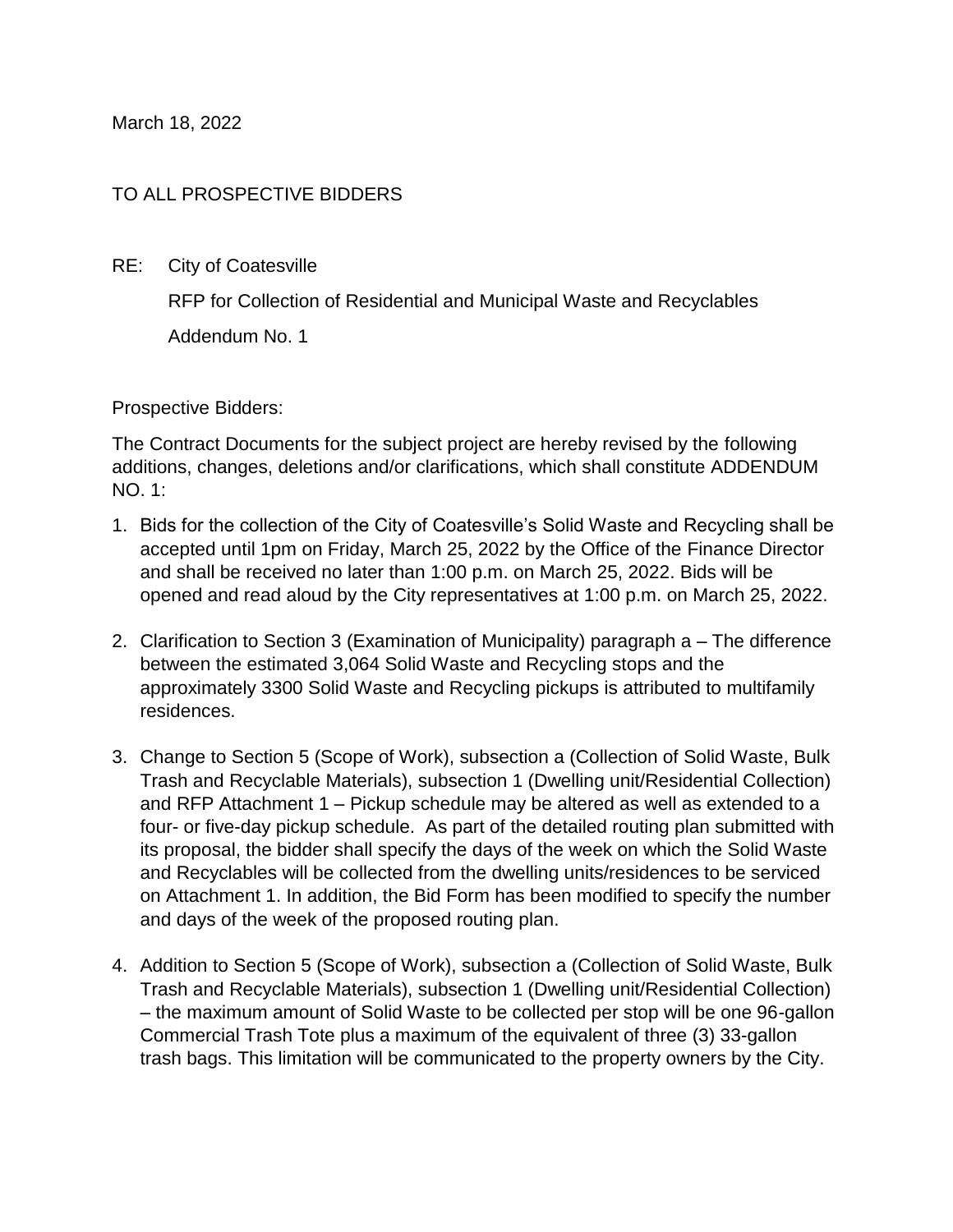- 5. Clarification to Section 5 (Scope of Work), subsection a (Collection of Solid Waste, Bulk Trash and Recyclable Materials), subsection 6 (Collection from City-Owned Receptacles along Lincoln Hwy. and adjacent side streets) – the black metal and concrete street receptacles along Lincoln Hwy. and adjacent side streets referenced in this section are owned by the City.
- 6. Clarification to Section 5 (Scope of Work), subsection c (Receptacles), subsection 1 – Contractor shall deliver the required new totes to the City of Coatesville Public Works Department, 51 Maple Avenue, Coatesville, PA. The City's staff will handle all aspects of distribution of the new totes to the residential dwellings and limited commercial/residential properties along Lincoln Hwy. The new totes shall be the property of the City upon delivery to the City and, thereafter, the property of the property owner upon delivery to the property owner. The cost for the required new totes is expected to be prorated over the initial three (3) year term of the contract and shall be itemized on the Bid Form. Existing totes will be collected by the City staff and either retained or disposed of by the City.
- 7. Clarification to Section 5 (Scope of Work), subsection h (Schedule of Payments), subsection 1 – The amount payable per month shall be adjusted annually to take into account any increase or decrease in excess of fifty (50) dwelling units from the estimated initial 3,300 pickups.
- 8. Change to Section 5 (Scope of Work), subsection h (Schedule of Payments), subsection 2 shall be deleted in its entirety and replace with the following:
	- 2) The Bid submitted shall include the base fuel price utilized by the Contractor in the calculation of the proposed contract price and the source or rationale for that base fuel price. The City and Contractor shall determine a mutually agreeable indexing mechanism as a basis to provide for a quarterly adjustment of the contract price as a result of changes in fuel costs.
- 9. Change to Section 5 (Scope of Work), subsection i (Penalties and Termination of Contract Due to Non-Performance), second paragraph shall be revised to read as follows: "The City Manager or authorized representative shall notify the Contractor's supervisor of such violations where they can be immediately corrected. If a violation remains uncorrected for more than forty-eight (48) hours, the City Manager or duly designated representative may assess…."
- 10.Change to Section 5 (Scope of Work), subsection r (Workers' Compensation Insurance) to require that the Contractor file a copy of the certificate of insurance and written confirmation of the payment of the premium for such coverage to the Municipality.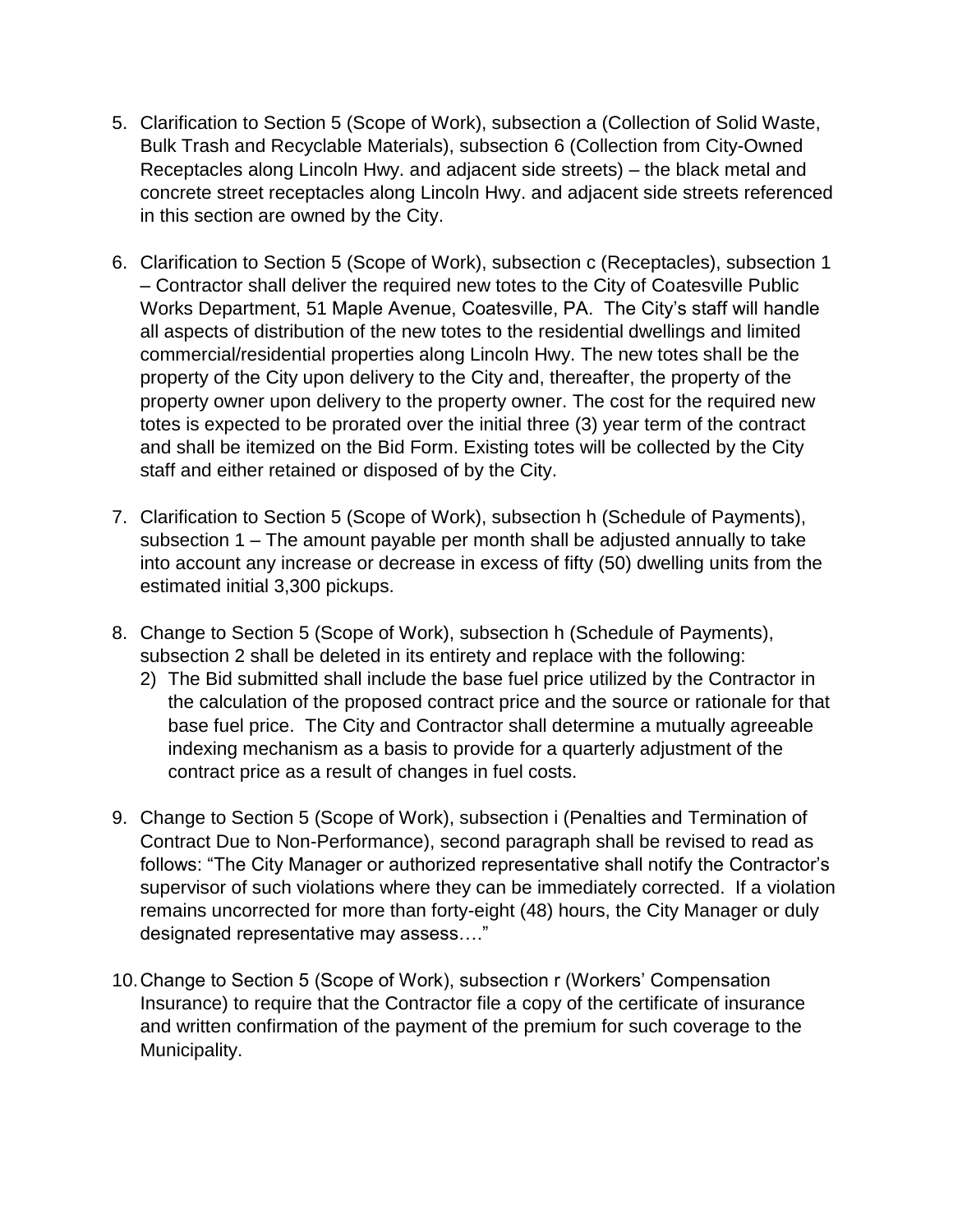- 11.Change to Section 5 (Scope of Work), subsection s (Liability Insurance), subsection 1 (Coverage), subsection d (Liability Coverage) – shall be revised to say "Liability Coverage shall be written under an occurrence policy."
- 12.Change to Section 5 (Scope of Work), subsection s (Liability Insurance), subsection 1 (Coverage) to replace the term "additional named insured" with the phrase "additional insured."
- 13.Change to Section 5 (Scope of Work), subsection s (Liability Insurance), subsection 2 (Cancellation of Insurance) to require that notice of any modification, alteration or cancellation, be received by the Director of Finance at least thirty (30) days prior to the effective date.
- 14.Change to Section 5 (Scope of Work), subsection t (Hold Harmless Provision) to replace the existing language with the following language: The Contractor shall indemnify, defend, and hold harmless the City of Coatesville from and against all claims, damages, losses, and expenses, including reasonable expenses incurred by the City of Coatesville on any of the aforesaid claims, to the extent caused by the negligence or willful misconduct of the Contractor, its agents, servants, employees or subcontractors and that results in any loss of life or property or in any injury or damage to persons or property.
- 15.Clarification to Section 6 (Preparation of Proposals), subsection a (Bid Bond) and the Notice – the Bid security payable to the City of Coatesville shall be 10% of the Bid price for Year #1 of the Contract.
- 16.Change to Bid Bond the Bid Bond form has been revised. Use the attached Bid Bond marked as Replacement BID PROPOSAL Attachment 2 in lieu of that supplied with the RFP.
- 17.Change to Performance Bond the Performance Bond form has been revised. Use the attached Performance Bond marked as Replacement BID PROPOSAL Attachment 1 in lieu of that supplied with the RFP.
- 18.Change to Bid Form the Bid Form has been revised. Use the attached Bid Form marked as Replacement BID PROPOSAL Attachment 8 in lieu of that supplied with the RFP.
- 19.Additional information
	- a. Current contractor Eagle Disposal
	- b. Tonnage for last three (3) years:

|      | <b>SW</b>    | Recycling  |
|------|--------------|------------|
| 2021 | 5,060.6 Tons | 830.3 Tons |